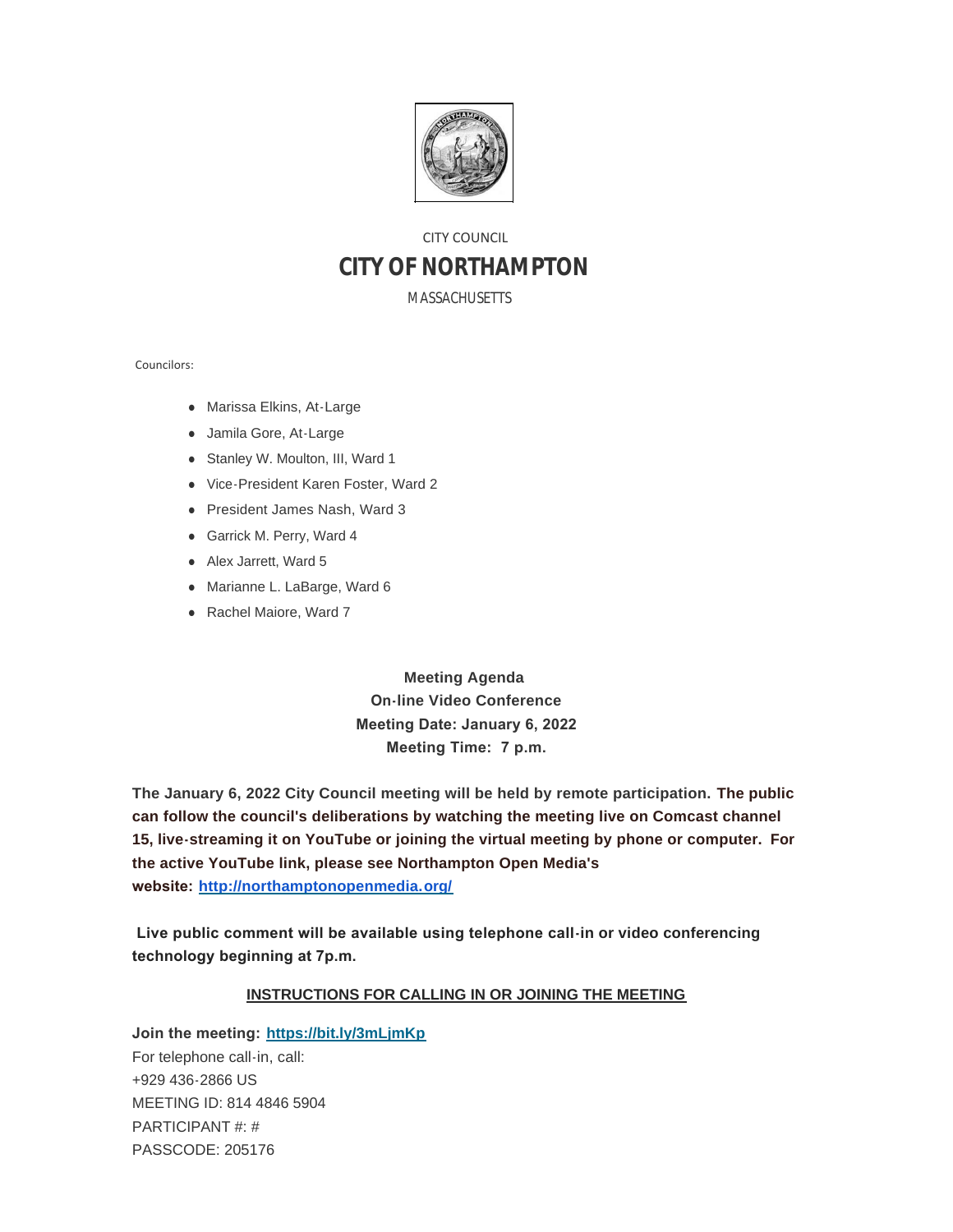- 1. Roll Call
- **Announcement that Meeting is Being Audio/Video Recorded 2.** This meeting is being audio and video recorded.
- **Public Hearings 3.**
- **Public Comment 4.**
- **Announcements from Councilors and the Mayor 5.**
- **Presentations 6.**
- **Consent Agenda 7.**
	- **Minutes of December 16, 2021 A.**

Documents:

[12-16-2021\\_City Council Minutes.pdf](https://northamptonma.gov/AgendaCenter/ViewFile/Item/18213?fileID=159733)

#### **Financial Orders (on 1st reading) 8.**

Rule 2.6.1.1.1 Process. Financial orders will be introduced and discussed at a full City Council meeting and referred to either the consent agenda of a future meeting or the Finance Committee for more public input, discussion and recommendation.

#### **22.006 An Order to Authorize Fire Department to Accept Gifts A. of Tangible Personal Property - 1st reading**

Documents:

[22.006 An Order to Authorize Fire Department to Accept Gifts of Tangible](https://northamptonma.gov/AgendaCenter/ViewFile/Item/18194?fileID=159383)  Personal Property.pdf

## **22.007 An Order to Reprogram Funds for Central Services B. Projects - 1st reading**

Documents: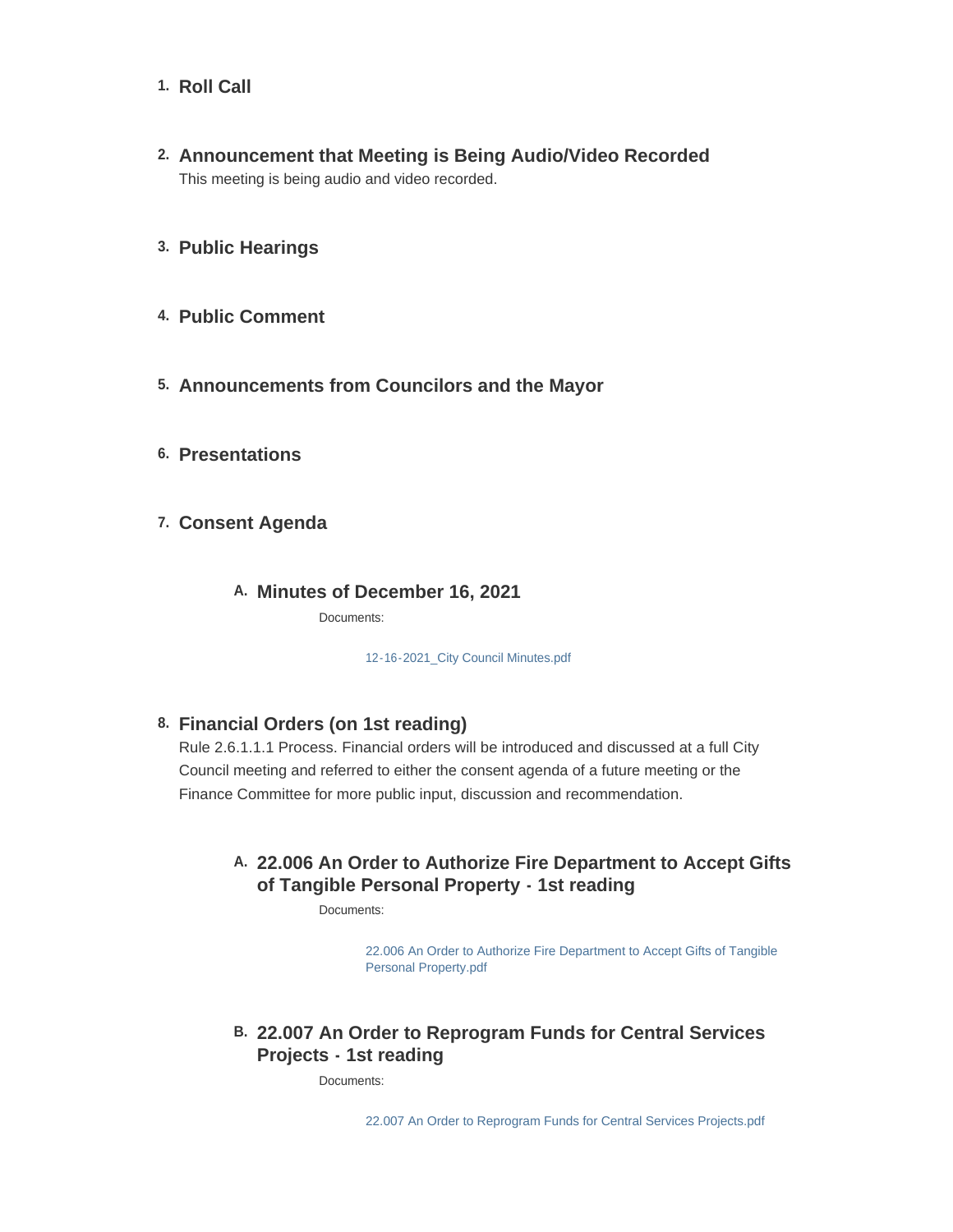#### **22.008 An Order to Appropriate Free Cash to NPS for Federal C. Foster Care Transportation Reimbursement - 1st reading**

Documents:

[22.008 An Order to Appropriate Free Cash to NPS for Federal Foster Care](https://northamptonma.gov/AgendaCenter/ViewFile/Item/18198?fileID=159387)  Transportation Reimbursement.pdf

### **22.009 An Order to Appropriate Free Cash to NPS for D. McKinney Vento Transportation Reimbursement - 1st reading**

Documents:

[22.009 An Order to Appropriate Free Cash to NPS for McKinney Vento](https://northamptonma.gov/AgendaCenter/ViewFile/Item/18200?fileID=159389)  Transportation Reimbursement.pdf

### **22.010 An Order to Appropriate Free Cash for Furniture and E. Acoustical Panels - 1st reading**

Documents:

[22.010 An Order to Appropriate Free Cash for Furniture and Acoustical](https://northamptonma.gov/AgendaCenter/ViewFile/Item/18202?fileID=159391)  Panels.pdf

### **22.111 An Order to Appropriate \$1.5 Million Free Cash to F. Various Stabilization Accounts - 1st reading**

Documents:

[22.111 An Order to Appropriate 1.5 Million Free Cash to Various Stabilization](https://northamptonma.gov/AgendaCenter/ViewFile/Item/18204?fileID=159393)  Accounts.pdf

#### **Financial Orders (on 2nd reading pending Finance review) 9.**

Rule 2.6 requires the Finance Committee to consider and make recommendations on financial matters referred by the City Council.

#### **Orders 10.**

#### **Ordinances (Not yet Referred) 11.**

Rule 5.2.3 provides that no ordinance shall be voted on by the City Council until it has been considered by the Committee on Legislative Matters.

#### **22.003 An Ordinance Relative to Parking Areas Reserved for A. Municipal Use**

Documents: